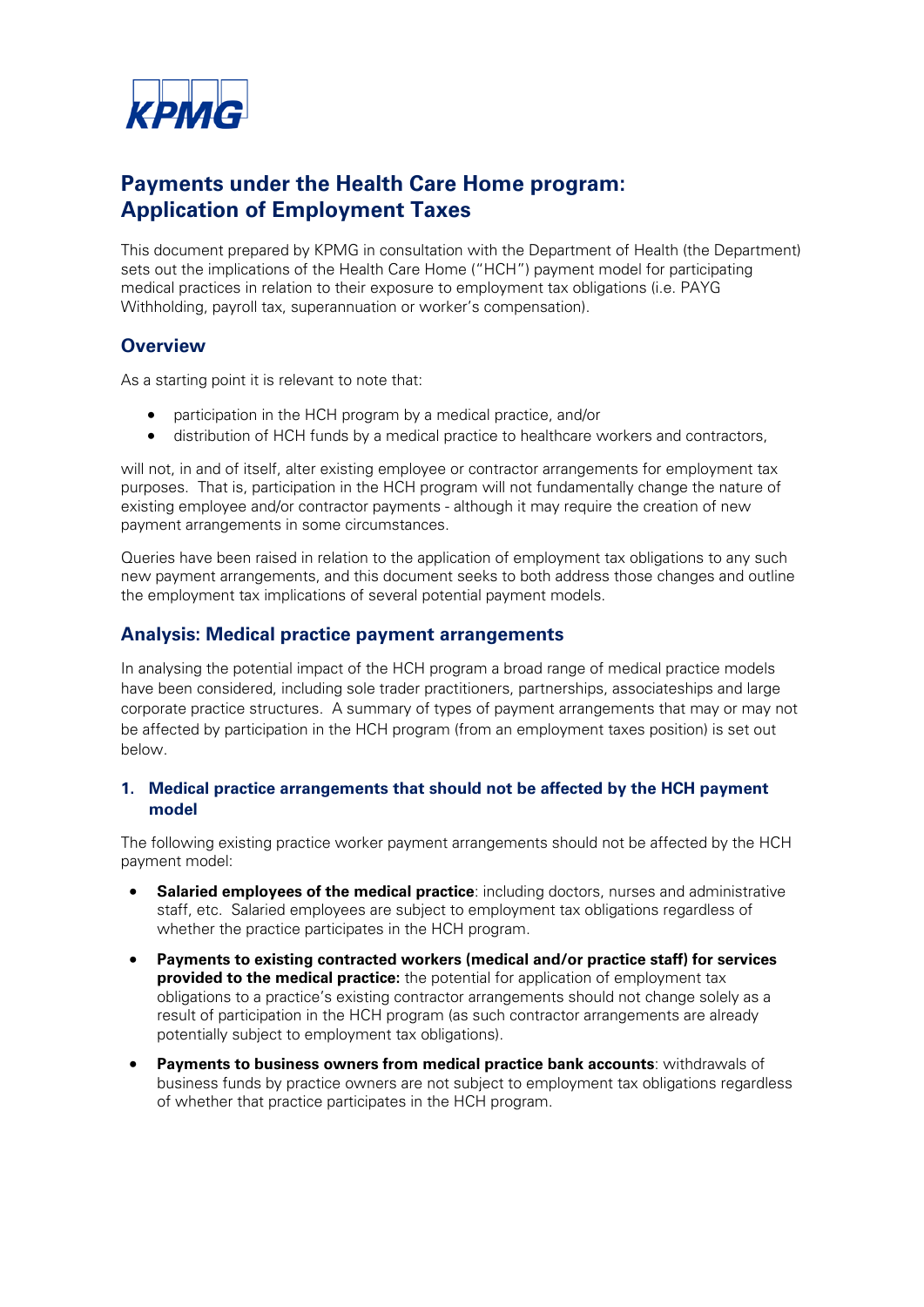

## **2. Medical practice payment arrangements that may be affected by the HCH payment model**

The following existing practice worker payment arrangements may be affected by the HCH payment model, depending on how those arrangements are currently structured for taxation purposes.

• **Medical practices that provide business support services to nominated practitioners:** Under the HCH payment model medical practices that do not currently receive fees for patient services may need to initiate new payment arrangements in order to manage receipt and disbursement of HCH funds. However, these new payment flows should not result in changed employment tax obligations provided they are administered in a manner consistent with current contractual arrangements i.e. under the HCH program.

Several such examples are set out in the following scenarios.

## **Scenarios: Practice/practitioner arrangements following HCH sign up**

As noted above, medical practices that do not currently receive fees for patient services may need to initiate new payment arrangements in order to manage receipt and disbursement of HCH funds.

KPMG has, in consultation with the Department of Health, reviewed and summarised the employment tax implications of the following two scenarios:

- 1. The practice assigns its right to HCH program monies; and
- 2. The practice modifies existing service agreements to 'absorb' the impact of HCH receipts.

It is important to note that the two analysed scenarios are not considered the only practice/practitioner arrangements appropriate to these circumstances, and that there is no 'one size fits all' approach to the distribution of HCH funds to medical practitioners.

Each practice will need to evaluate payment options in the context of their existing commercial arrangements, and should seek independent advice on the impact of those outlined below.

#### **Scenario 1: Practice assigns right to HCH program monies**

Medical practices that assign their right to HCH funding to the patient's preferred clinician (or other nominated GP) should not be subject to employment taxes in relation to any post-assignment use of those monies to pay practitioner fees.

In such cases - and consistent with common current arrangements - fees paid to a practitioner out of HCH funds would be equivalent to a customer payment for medical services, and not the payment of assessable salary, wage or contractor fees by practice to a practitioner. It is likely that practices utilising this model would continue to generate patient invoices on behalf of the practitioner for the services provided, as per current arrangements.

#### *Issues to consider in relation to this model*

- Practicality: Individual practice arrangements will impact how detailed assignment instruments and arrangements would need to be in order to be legally and commercially practical. Practices would need to consider their specific practitioner arrangements and commercial structure(s) and requirements, which will vary significantly from business to business.
- Unintended taxation consequences: KPMG's preliminary assessment indicates that there is unlikely to be unintended tax consequences arising from the assignment of HCH funds, however, practices would need to satisfy themselves of this outcome on the basis of their individual circumstances and the instrument and arrangements causing the assignment.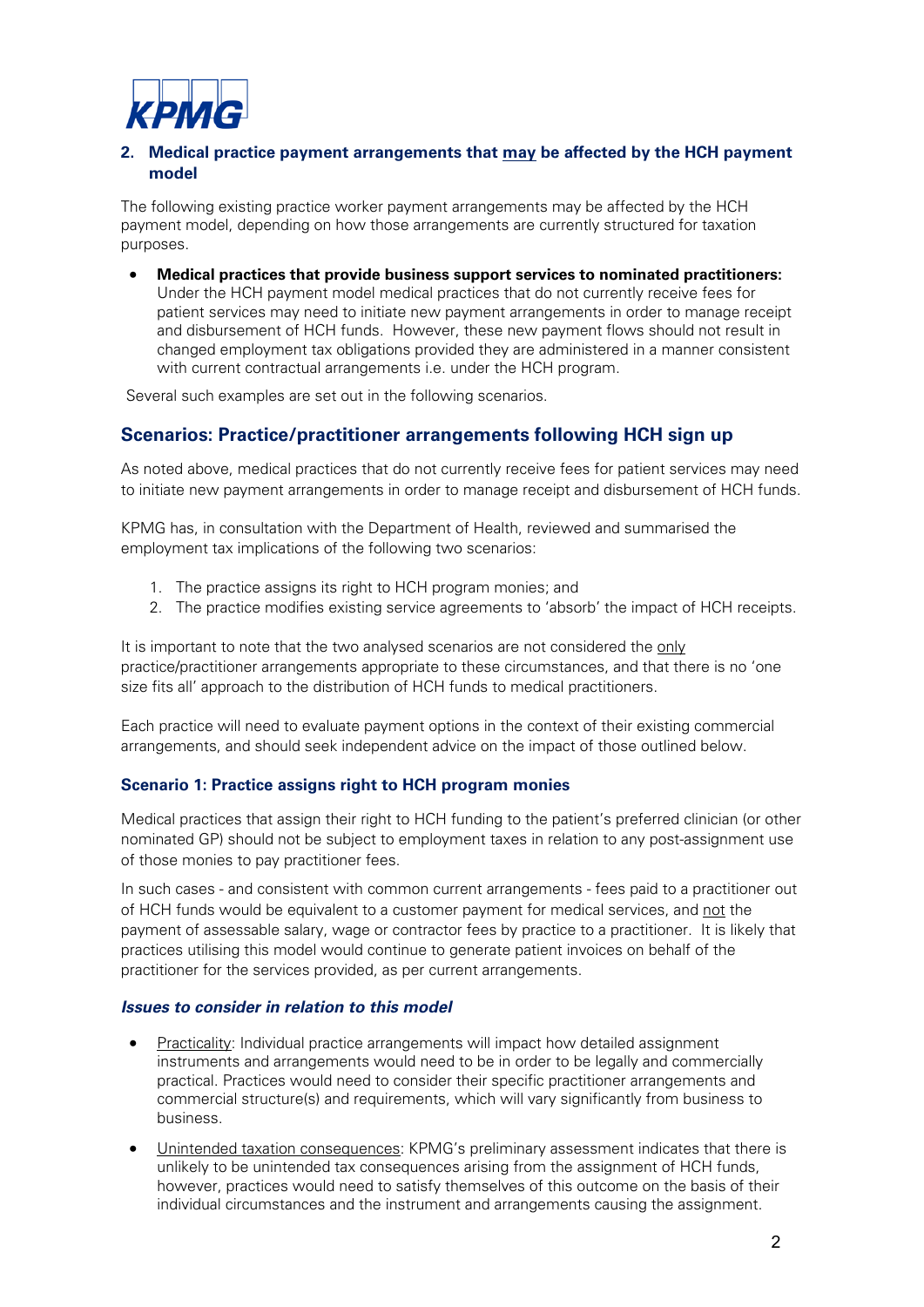

## **Scenario 2: Practice modifies existing service agreements to 'absorb' the impact of HCH receipts**

Medical practices that, instead of passing on payments received under HCH to the practitioners involved in treatment, retain HCH payments in full and merely adjust (i.e. reduce) existing business support service fee agreements with treating medical practitioners would also not become subject to any new employment tax obligations in relation to the payment arrangement.

Under this scenario, practices, over time, would gain a better understanding of how the HCH works and would be better able to evaluate the potential for this model.

#### *Further issues to consider*

- Complexity: A 'matching' process would be required under which service fees payable to a practitioner in relation to a HCH program patient would be offset through reduction of the service fees payable by the practitioner (i.e. an offsetting of the two income sources). This could be administratively difficult for some practices and may require regular review of billings to ensure the GPs' payments are not impacted.
- Applicability: Depending on the proportion of HCH payments to standard billings under MBS, this solution may not be practicable under certain arrangements - particularly for healthcare practices anticipating a high amount of HCH funding relative to MBS receipts.

| <b>Payment model: practitioner</b><br>contracts with the practice                                                                                                         | <b>Further issues to consider</b>                                                                                                                                                                                                                                                |
|---------------------------------------------------------------------------------------------------------------------------------------------------------------------------|----------------------------------------------------------------------------------------------------------------------------------------------------------------------------------------------------------------------------------------------------------------------------------|
| <b>Model 1:</b> The medical practice enters<br>into an agreement so that income<br>received under HCH program is<br>assigned.                                             | The instrument that would be most effective<br>$\bullet$<br>(commercially and legally) to assign funds<br>would depend on the existing arrangements<br>in place for the practice.<br>The taxation implications of assignment of<br>٠<br>HCH funds should be carefully evaluated. |
| <b>Model 2:</b> The medical practice retains<br>HCH payments in full and adjusts<br>existing service agreement receipts to<br>account for the practice's HCH<br>receipts. | A 'matching' process would be required to<br>٠<br>offset MBS service fees payable to the<br>medical practice against HCH service fees<br>payable by the practice.<br>For some practices this could be<br>administratively demanding.                                             |
|                                                                                                                                                                           | May not be practical if there is a high amount<br>of HCH funding relative to MBS receipts.                                                                                                                                                                                       |

Both of the above practice/practitioner arrangements are summarised in the table below.